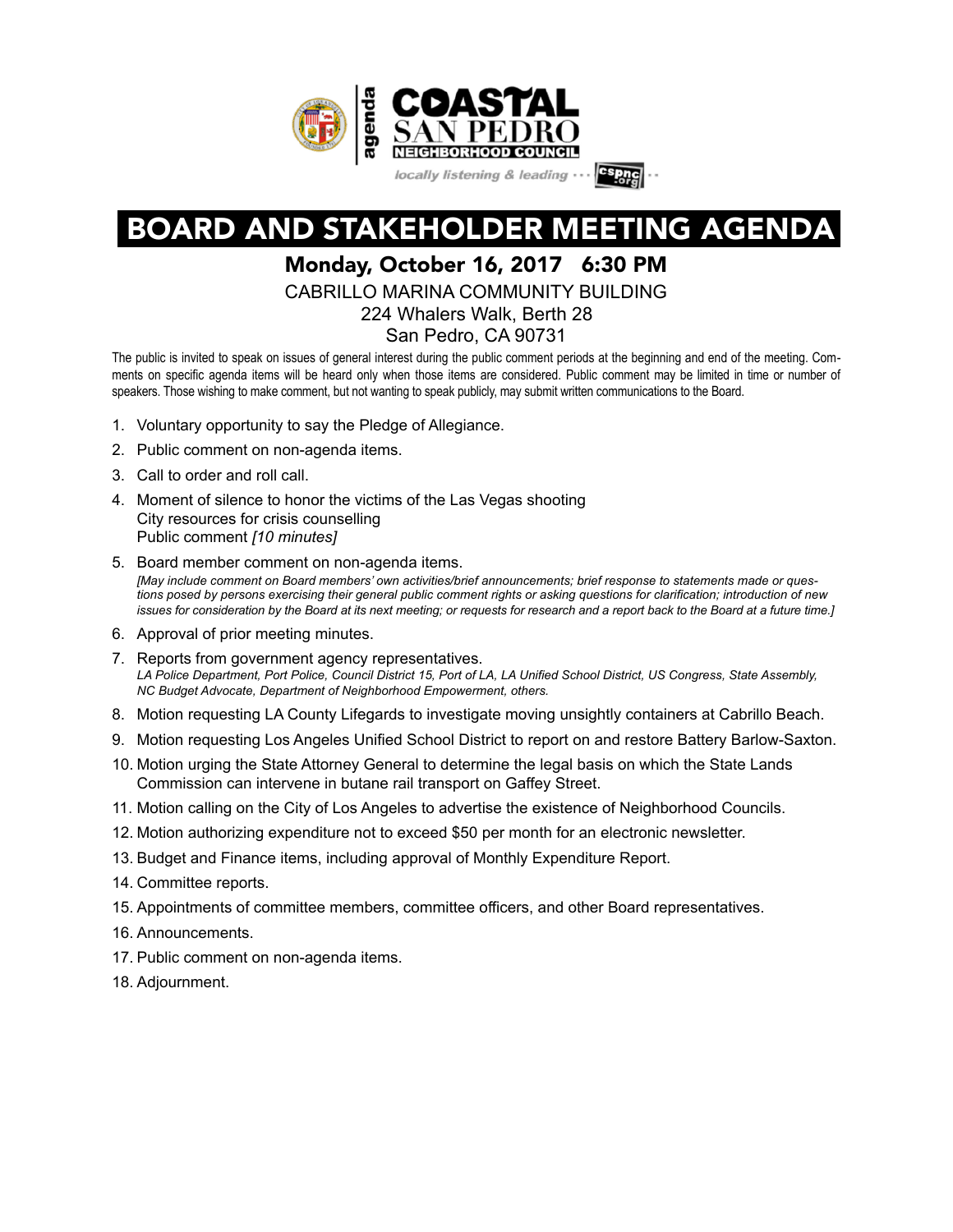#### **8. Motion requesting LA County Lifegards to investigate moving unsightly containers at Cabrillo Beach.** *[See photographs below]*

*Whereas,* there are three cargo containers on the outer Cabrillo Beach that are unsightly and detract from the visitor experience;

*Therefore,* the Coastal San Pedro Neighborhood Council requests that Los Angeles County Lifeguards investigate the possibility of moving them to a different location.

#### **9. Motion requesting Los Angeles Unified School District to report on and restore Battery Barlow-Saxton.** *[See photographs below]*

*Whereas*, Battery Barlow-Saxton has become littered and grafitti-covered due to prolonged lack of maintenance by Los Angeles Unified School District;

*Therefore,* the Coastal San Pedro Neighborhood Council asks that Los Angeles Unified School District report on the condition of Battery Barlow-Saxton, and report on their plan to restore and maintain it.

### **10. Motion urging the State Attorney General to determine the legal basis on which the State Lands Commission can intervene in butane rail transport on Gaffey Street.** *Sustainability and Environment Committee*

*Whereas*, the State Lands Commission (SLC) has asked the Attorney General for an opinion on what actions the SLC may take to ensure public safety with regard to the butane tank farms owned and operated by Plains All American Pipeline/Rancho LPG Holdings LLC on Gaffey Street; and

*Whereas*, the SLC this month acknowledged that there are hazards from the operation, that it cannot be ignored, and wants to understand what authority they may use to protect the public; therefore

*Resolved*, The Coastal San Pedro Neighborhood Council urges the Attorney General to determine the legal basis for the State Lands Commission to protect the public with particular attention to the PORTowned rail line on which the butane railroad operates; and

*Further Resolved*, request the SLC to list and analyze these recognized hazards to public safety.

#### **11. Motion calling on the City of Los Angeles to advertise the existence of Neighborhood Councils.** *Communications Committee*

The Coastal San Pedro Neighborhood Council calls on the City of Los Angeles to create an advertising campaign to inform the public as to the existence of the Los Angles Neighborhood Council system, and to adequately fund and administer the process.

#### **12. Motion authorizing expenditure not to exceed \$50 per month for an electronic newsletter.** *Communications Committee*

The Coastal San Pedro Neighborhood Council allocates and authorizes a regular expenditure not toe exceed \$50 per month to produce an electronic newsletter.

#### **For more information, please call 310-918-8650; write to CSPNC, 1840 S. Gaffey Street #34, San Pedro, CA 90731; or visit the Coastal San Pedro Neighborhood Council website at www.cspnc.org.**

**PUBLIC INPUT AT NEIGHBORHOOD COUNCIL MEETINGS** — The public can address the Committee on any agenda item before the Committee takes an action on an item. Comments from the public on agenda items will be heard only when the respective item is being considered. Comments from the public on other matters not appearing on the agenda will be heard during the General Public Comment period. Please note that under the Brown Act, the Committee is prevented from acting on a matter that you bring to its attention during the General Public Comment period; however, the issue raised by a member of the public may become the subject of a future Committee or Board meeting.

**STATE OF CALIFORNIA PENAL CODE SECTION 403** (Amended by Stats. 1994, Ch. 923, Sec. 159. Effective January 1, 1995.) — Every person who, without authority of law, willfully disturbs or breaks up any assembly or meeting that is not unlawful in its character, other than an assembly or meeting referred to in Section 302 of the Penal Code or Section 18340 of the Elections Code, is guilty of a misdemeanor.